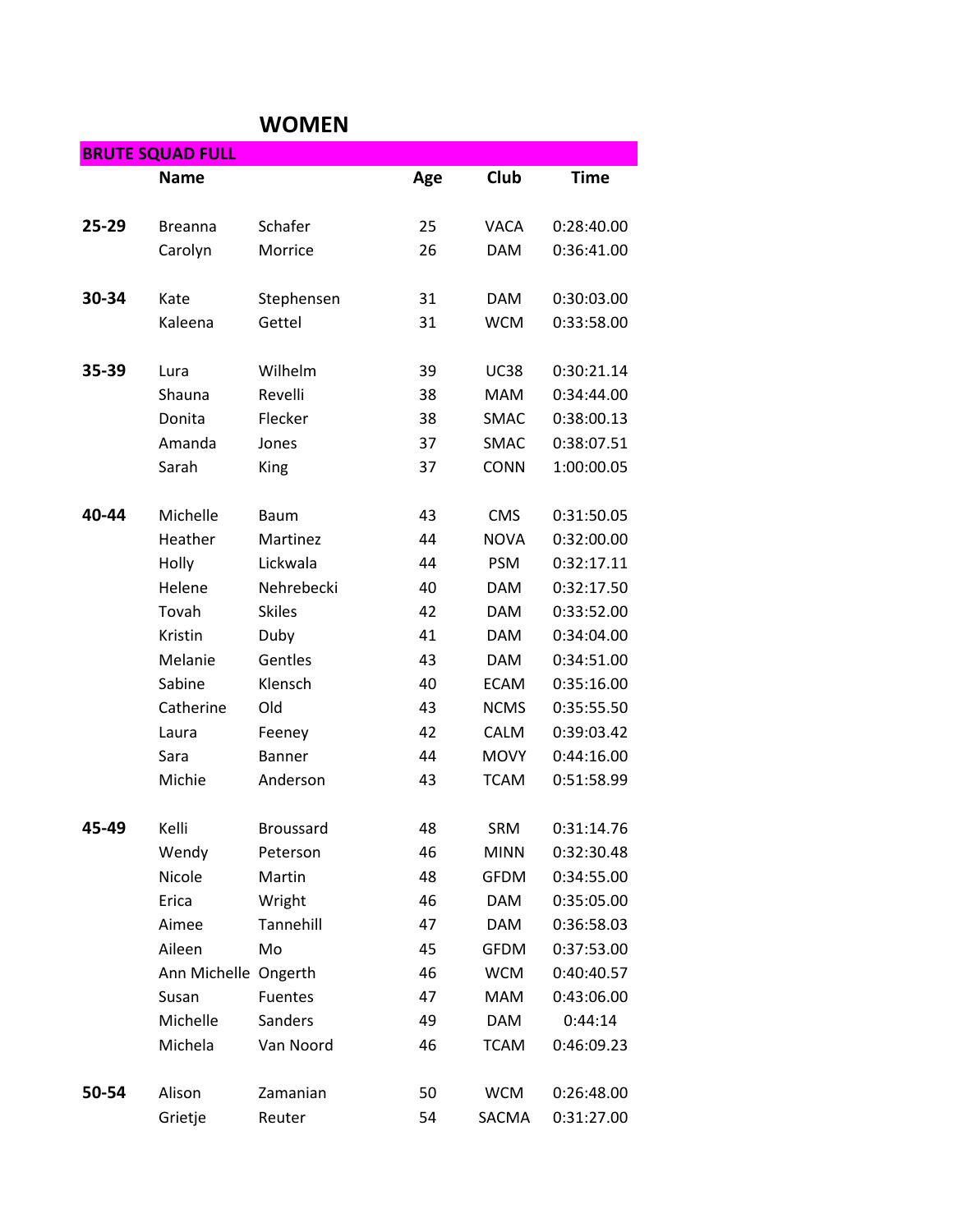|       | Susanne                 | Rublein         | 50  | <b>MAM</b>   | 0:32:12.00  |
|-------|-------------------------|-----------------|-----|--------------|-------------|
|       | Jennifer                | <b>Brakeman</b> | 50  | <b>MAM</b>   | 0:32:15.00  |
|       | Lisa                    | <b>Bertain</b>  | 50  | <b>GFDM</b>  | 0:35:40.00  |
|       | Cheryl                  | Marron          | 50  | <b>ADMS</b>  | 0:36:13.00  |
|       | Christina               | Cavalli         | 52  | <b>MEMO</b>  | 0:36:24.00  |
|       | Dawn                    | Riordan         | 54  | <b>MONT</b>  | 0:40:13.00  |
|       | Miren                   | Libano          | 51  | <b>UC07</b>  | 0:41:44.80  |
|       | Laura                   | Smoot           | 51  | <b>DAM</b>   | 0:48:32.00  |
|       | Kathryn                 | Glatter         | 54  | <b>UC38</b>  | 0:49:50.00  |
|       |                         |                 |     |              |             |
| 55-59 | Rebecca                 | Perry           | 56  | <b>MAM</b>   | 0:33:53.00  |
|       | Julie                   | Langston        | 58  | <b>DAM</b>   | 0:38:53.00  |
|       | Jennifer                | Phalen          | 56  | <b>DAM</b>   | 0:39:35.00  |
|       | Robin                   | Mills           | 58  | <b>MAM</b>   | 0:39:50.00  |
|       | Pamela                  | Walston         | 57  | <b>UC24</b>  | 0:43:18.16  |
|       | Charmaine               | Lee             | 56  | <b>VACA</b>  | 0:45:05.02  |
|       | Allison                 | Dibley          | 58  | <b>WCM</b>   | 0:45:43.00  |
|       | Holly                   | Silver          | 57  | <b>UC38</b>  | 0:48:23.15  |
|       | Leah                    | Carroll         | 59  | <b>ALB</b>   | 0:50:04.76  |
|       | Rhonda                  | Johnson         | 57  | $O*H*$       | 0:53:41.57  |
| 60-64 | Merrie                  | Walts           | 60  | SRM          | 0:31:38.94  |
|       | Susan                   | Haufler         | 63  | <b>MEMO</b>  | 0:38:10.08  |
|       | Lauren                  | Hyde            | 61  | <b>UC32</b>  | 0:43:39.00  |
|       | Pamela                  | Ogden           | 63  | <b>MINN</b>  | 0:45:32.00  |
|       | Laura                   | Leventhal       | 63  | <b>BGSC</b>  | 0:45:46.00  |
| 65-69 | Dara                    | Jwaideh         | 65  | <b>DAM</b>   | 0:44:16.00  |
|       | Katy                    | Lantz           | 67  | <b>DAM</b>   | 0:47:50.00  |
|       |                         |                 |     |              |             |
| 70-74 | Sally                   | Guthrie         | 70  | <b>DAM</b>   | 0:38:01.00  |
|       | Karen                   | Smith           | 71  | <b>SACMA</b> | 0:52:11.54  |
|       | <b>BRUTE SQUAD LITE</b> |                 |     |              |             |
|       | <b>Name</b>             |                 | Age | Club         | <b>Time</b> |
| 25-29 | Jennifer                | Mohn            | 29  | <b>DAM</b>   | 0:11:07.99  |
|       | Rachel                  | Zoromski        | 26  | <b>MELO</b>  | 0:12:46.50  |
|       |                         |                 |     |              |             |
| 30-34 | Danni                   | Greenlee        | 34  | <b>GFDM</b>  | 0:11:15.00  |
|       | Lindsey                 | Curley          | 32  | <b>DAM</b>   | 0:11:28.00  |
|       | Daniella                | Christo         | 32  | <b>DAM</b>   | 0:13:00.00  |
|       | Edith                   | Hannigan        | 33  | <b>UC38</b>  | 0:19:55.00  |
| 36-39 | Lura                    | Wilhelm         | 39  | <b>UC38</b>  | 0:10:31.12  |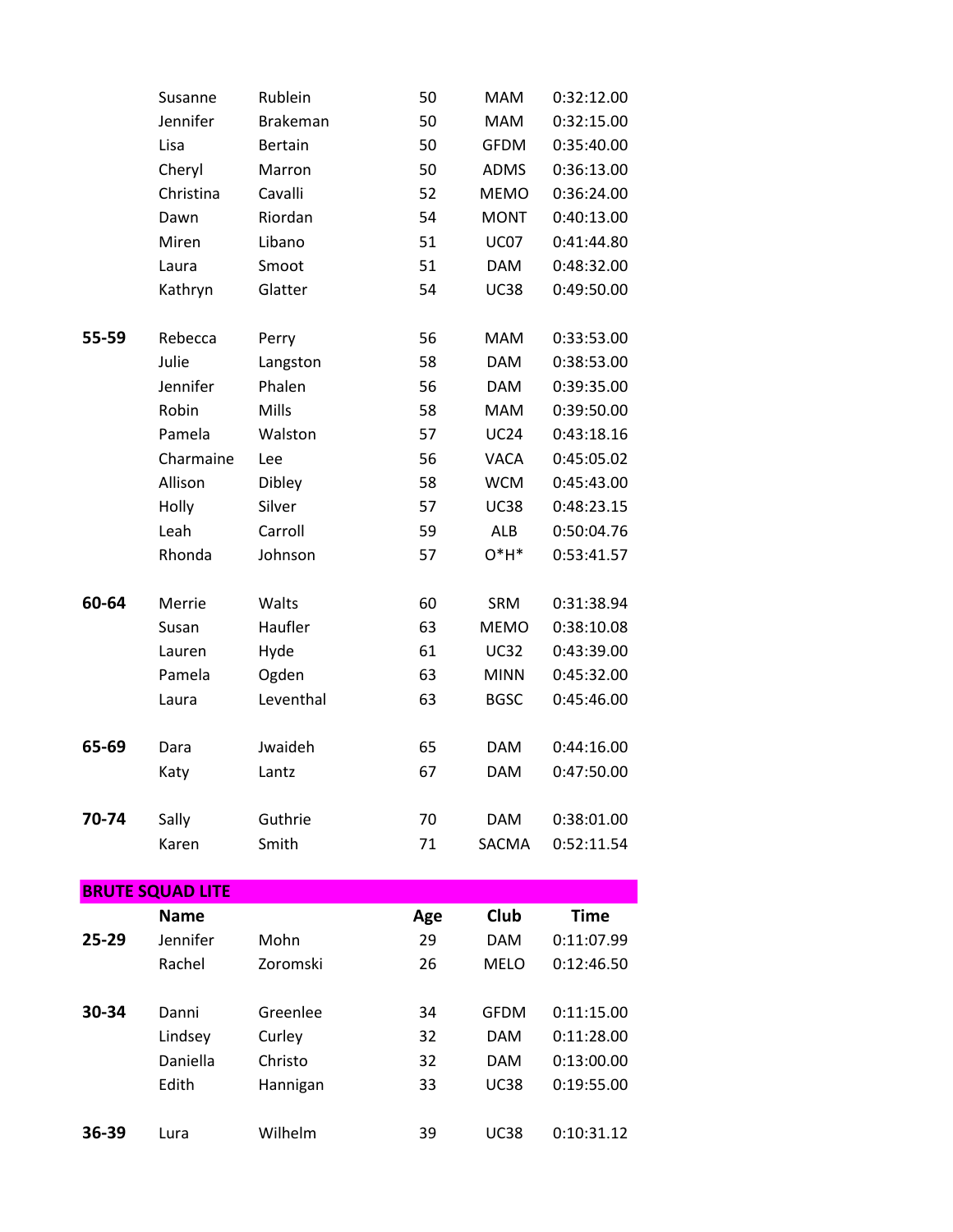|       | Donita      | Flecker         | 38 | <b>SMAC</b>      | 0:12:51.67 |
|-------|-------------|-----------------|----|------------------|------------|
|       | Cristina    | Martinez-Canton | 36 | <b>DAM</b>       | 0:13:05.00 |
|       |             |                 |    |                  |            |
| 40-44 | Holly       | Lickwala        | 44 | <b>PSM</b>       | 0:10:53.24 |
|       | Helene      | Nehrebecki      | 40 | <b>DAM</b>       | 0:11:05.32 |
|       | Tovah       | <b>Skiles</b>   | 42 | <b>DAM</b>       | 0:12:19.00 |
|       | Melanie     | Belluomini      | 43 | <b>DAM</b>       | 0:12:20.70 |
|       | Catherine   | Old             | 43 | <b>NCMS</b>      | 0:12:37.50 |
|       | Stacey      | <b>Brezing</b>  | 41 | <b>DAM</b>       | 0:14:39.00 |
|       | Margaret    | Cumming         | 42 | <b>MELO</b>      | 0:15:11.00 |
|       | Sara        | <b>Banner</b>   | 44 | <b>MOVY</b>      | 0:15:53.00 |
|       |             |                 |    |                  |            |
| 45-49 | Kathleen    | Cowling         | 49 | <b>UC38</b>      | 0:12:33.36 |
|       | Anne Marie  | ODell           | 45 | SMAC             | 0:15:07.49 |
|       | Kate        | Adams           | 46 | <b>MOVY</b>      | 0:17:52.00 |
|       |             |                 |    |                  |            |
| 50-54 | Nancy       | <b>Buchholz</b> | 54 | L <sub>4</sub> S | 0:11:46.40 |
|       | Melissa     | Collier         | 54 | <b>DAM</b>       | 0:12:27.00 |
|       | Anne Marie  | Gladding        | 52 | <b>MICH</b>      | 0:13:03.00 |
|       | Miren       | Libano          | 51 | <b>UC07</b>      | 0:14:01.00 |
|       | <b>Beth</b> | <b>Bourne</b>   | 50 | <b>DAM</b>       | 0:15:18.72 |
|       | Laura       | Smoot           | 51 | <b>DAM</b>       | 0:15:46.00 |
|       |             |                 |    |                  |            |
| 55-59 | Kimberly    | Elsbach         | 57 | <b>DAM</b>       | 0:11:29.00 |
|       | Nancy       | Wright          | 59 | <b>DAM</b>       | 0:11:45.00 |
|       | Heather     | Huettner        | 55 | <b>MOVY</b>      | 0:12:05.00 |
|       | Jane        | Russell         | 57 | <b>DAM</b>       | 0:12:15.00 |
|       | Jennifer    | Phalen          | 56 | <b>DAM</b>       | 0:13:26.00 |
|       | Lynda       | Yancher         | 57 | <b>DAM</b>       | 0:14:07.00 |
|       | Julie       | Langston        | 58 | <b>DAM</b>       | 0:14:07.00 |
|       | Caroline    | Loomis          | 57 | <b>DAM</b>       | 0:14:30.00 |
|       | Rhonda      | Johnson         | 57 | $O*H*$           | 0:19:25.11 |
|       |             |                 |    |                  |            |
| 60-64 | Pamela      | Ogden           | 63 | <b>MINN</b>      | 0:15:27.00 |
|       | Teresa      | McGiverin       | 64 | <b>MOVY</b>      | 0:15:33.22 |
|       | Lauren      | Hyde            | 61 | <b>UC32</b>      | 0:16:00.00 |
|       | Laurie      | Warren          | 60 | <b>DAM</b>       | 0:18:02.00 |
|       | Kate        | Mehler          | 63 | <b>ALB</b>       | 0:18:06.91 |
|       | Deanna      | Johnson         | 64 | <b>DAM</b>       | 0:18:30.00 |
|       | Annette     | Keochekian      | 60 | <b>DAM</b>       | 0:18:39.00 |
|       | Nancy       | Roddy           | 63 | <b>TCAM</b>      | 0:21:07.00 |
|       | Scarlet     | Huber           | 64 | <b>DAM</b>       | 0:21:10.00 |
|       | Nancy       | Roddy           | 63 | <b>TCAM</b>      | 0:22:35.00 |
|       | Janet       | Mack            | 64 | ALB              | 0:28:27.40 |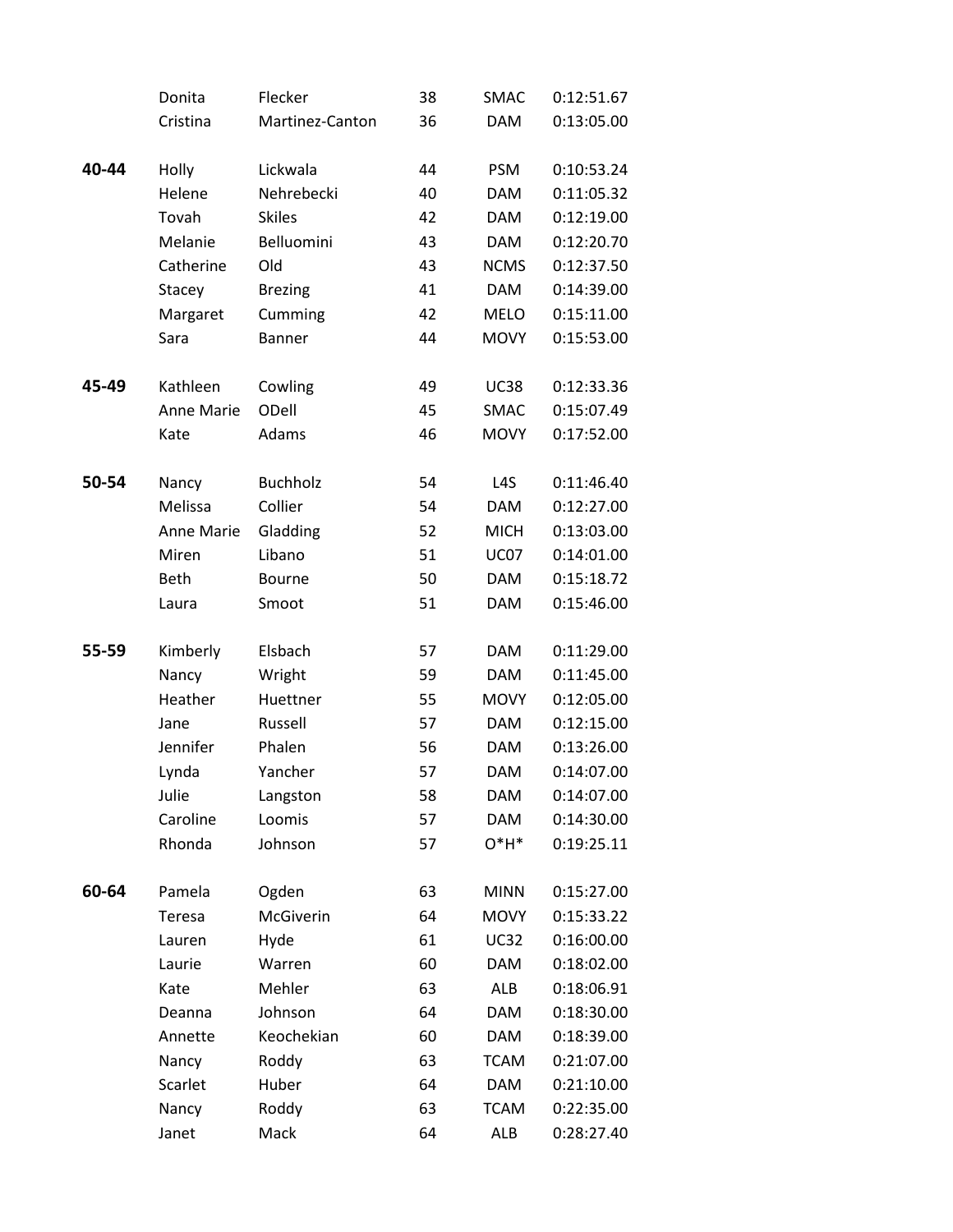| 65-69 | Dara      | Jwaideh        | 65 | <b>DAM</b>  | 0:14:26.00 |
|-------|-----------|----------------|----|-------------|------------|
|       | Marnelle  | Gleason        | 67 | <b>DAM</b>  | 0:15:32.00 |
|       | Christina | Fritsch        | 68 | <b>SMAC</b> | 0:15:40.00 |
|       | Sherie    | Michaile       | 65 | <b>PVMA</b> | 0:16:01.00 |
|       | Teddy     | Palmer         | 66 | <b>WCM</b>  | 0:16:15.00 |
|       | Kathy     | Gill           | 66 | <b>DAM</b>  | 0:16:23.00 |
|       | Pussadee  | <b>Braly</b>   | 69 | <b>DAM</b>  | 0:16:53.00 |
|       | Nancy     | Farley         | 69 | <b>DAM</b>  | 0:17:40.00 |
|       | Katy      | Lantz          | 67 | <b>DAM</b>  | 0:17:42.00 |
|       | Martha    | Buthmann       | 68 | <b>TCAM</b> | 0:18:08.13 |
|       | Laurie    | Perry          | 66 | <b>TCAM</b> | 0:19:44.00 |
|       | Catherine | Daubert        | 68 | <b>DAM</b>  | 0:21:32.00 |
|       | Lynn      | Narlesky       | 68 | <b>DAM</b>  | 0:23:25.02 |
|       | Victoria  | <b>Burruel</b> | 66 | <b>DAM</b>  | 0:25:47.00 |
|       |           |                |    |             |            |
| 70-74 | Sheryl    | Parola         | 72 | <b>TCAM</b> | 0:16:49.67 |
|       | Karen     | Smith          | 71 | SACMA       | 0:17:21.32 |
| 75-78 | Leslie    | Westergaard    | 77 | <b>DAM</b>  | 0:18:00.00 |
|       | Gail      | Rodd           | 78 | <b>TCAM</b> | 0:19:47.58 |
|       | Roswita   | <b>Norris</b>  | 78 | <b>DAM</b>  | 0:24:40.00 |

## **MEN**

| <b>BRUTE SQUAD FULL</b> |             |                   |     |             |             |  |  |
|-------------------------|-------------|-------------------|-----|-------------|-------------|--|--|
|                         | <b>Name</b> |                   | Age | Club        | <b>Time</b> |  |  |
| 25-29                   | Alexander   | May               | 27  | <b>DAM</b>  | 0:31:25.94  |  |  |
|                         | Michael     | Thomas            | 28  | <b>MVM</b>  | 0:32:50.10  |  |  |
|                         | Arthur      | Koehl             | 25  | <b>DAM</b>  | 0:34:24.00  |  |  |
| 35-39                   | John        | <b>Batchelder</b> | 39  | <b>CMS</b>  | 0:27:35.99  |  |  |
| 40-44                   | Kevin       | Waterson          | 41  | <b>DAM</b>  | 0:33:23.00  |  |  |
| 45-49                   | Tony        | Martin            | 49  | <b>DAM</b>  | 0:33:10.00  |  |  |
|                         | Joseph      | <b>Biello</b>     | 48  | <b>DAM</b>  | 0:33:49.00  |  |  |
| 50-54                   | Patrick     | <b>Brundage</b>   | 53  | <b>VMST</b> | 0:27:46.70  |  |  |
|                         | Mark        | Rubacky           | 51  | <b>NCMS</b> | 0:28:49.90  |  |  |
|                         | Elliott     | Metcalfe          | 54  | <b>MAAC</b> | 0:36:15.00  |  |  |
|                         | Jeffrey     | Foster            | 54  | <b>MEMO</b> | 0:38:02.00  |  |  |
| 55-59                   | Sid         | Levy              | 57  | <b>CALM</b> | 0:32:53.00  |  |  |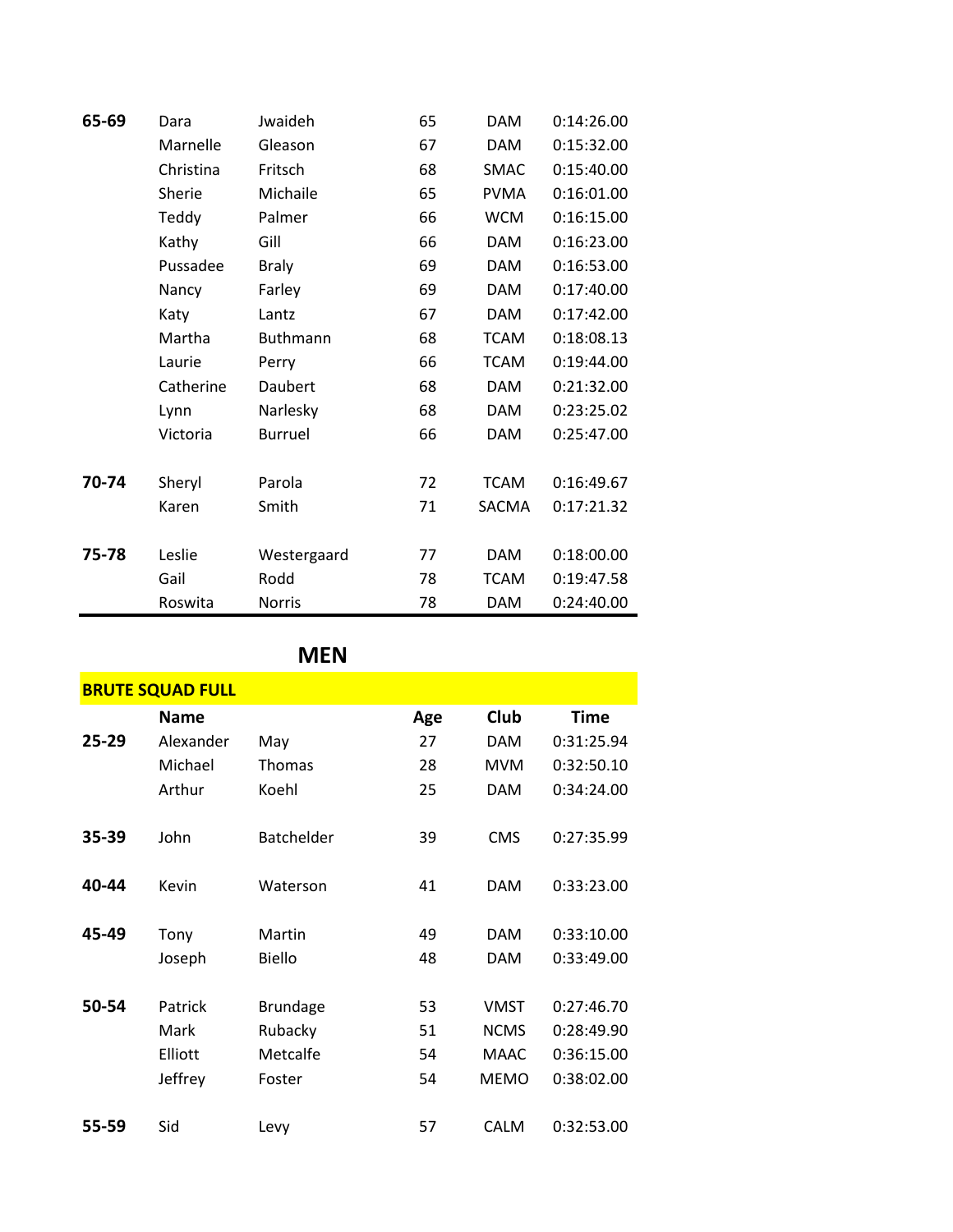|       | Christopher  | Cocca          | 55 | <b>MELO</b>  | 0:33:04.00 |
|-------|--------------|----------------|----|--------------|------------|
|       | Richard      | <b>Starace</b> | 57 | <b>ADMS</b>  | 0:34:44.00 |
|       | <b>Steve</b> | McAdams        | 56 | LOM          | 0:35:21.45 |
|       | Vince        | Piatt          | 57 | <b>WCM</b>   | 0:35:43.50 |
|       | Gregg        | Recanzone      | 58 | <b>DAM</b>   | 0:38:00.00 |
|       | <b>Bart</b>  | Hess           | 59 | <b>MAM</b>   | 0:47:45.00 |
| 60-64 | David        | Woodruff       | 64 | <b>DAM</b>   | 0:35:51.29 |
|       | Anthony      | <b>Blake</b>   | 62 | <b>PVMA</b>  | 0:36:08.85 |
|       | Craig        | Coombs         | 60 | <b>MEMO</b>  | 0:37:05.00 |
|       | John         | Hutchinson     | 60 | <b>WCM</b>   | 0:44:33.00 |
| 65-69 | Kenneth      | Plough II      | 67 | <b>UC14</b>  | 0:35:21.00 |
|       | David        | Hefner         | 66 | <b>SHARK</b> | 0:35:59.23 |
|       | Bob          | Anderson       | 65 | <b>PCCM</b>  | 0:36:29.00 |
|       | Douglas      | Stephens       | 66 | <b>DAM</b>   | 0:37:31.00 |
|       | Jeffrey      | Citron         | 65 | <b>MEMO</b>  | 0:38:45.00 |
|       | John         | McCullough     | 66 | <b>UC38</b>  | 0:38:58.70 |
|       | Robert       | Lantz          | 69 | <b>DAM</b>   | 0:44:14.00 |
| 70-74 | Bill         | Durell         | 70 | <b>UC30</b>  | 0:40:05.99 |

| <b>BRUTE SQUAD LITE</b> |             |              |     |             |             |  |  |
|-------------------------|-------------|--------------|-----|-------------|-------------|--|--|
|                         | <b>Name</b> |              | Age | Club        | <b>Time</b> |  |  |
| 25-29                   | Michael     | Thomas       | 28  | <b>MVM</b>  | 0:10:47.40  |  |  |
|                         | Arthur      | Koehl        | 25  | <b>DAM</b>  | 0:11:35.00  |  |  |
| 35-39                   | Ziv         | Lang         | 38  | <b>DAM</b>  | 0:13:45.00  |  |  |
| 50-54                   | Mark        | Rubacky      | 51  | <b>NCMS</b> | 0:10:27.51  |  |  |
| 55-59                   | Michael     | <b>Brown</b> | 56  | <b>DAM</b>  | 10:50.0     |  |  |
|                         | Ron         | Johnson      | 56  | <b>WCM</b>  | 0:11:02.00  |  |  |
|                         | Vince       | Piatt        | 57  | <b>WCM</b>  | 0:11:42.10  |  |  |
|                         | Christopher | Cocca        | 55  | <b>MELO</b> | 0:12:09.00  |  |  |
|                         | Gregg       | Recanzone    | 58  | <b>DAM</b>  | 0:13:21.00  |  |  |
|                         | Scott       | Allison      | 57  | <b>DAM</b>  | 0:19:21.00  |  |  |
| 60-64                   | Anthony     | <b>Blake</b> | 62  | <b>PVMA</b> | 0:11:47.47  |  |  |
|                         | David       | Woodruff     | 64  | <b>DAM</b>  | 0:12:39.88  |  |  |
|                         | Edwin       | Grosholz     | 61  | <b>DAM</b>  | 0:13:55.00  |  |  |
|                         | Jack        | Ewing        | 60  | <b>USF</b>  | 0:14:18.00  |  |  |
|                         | Jan         | Elsbach      | 60  | DAM         | 0:14:25.00  |  |  |